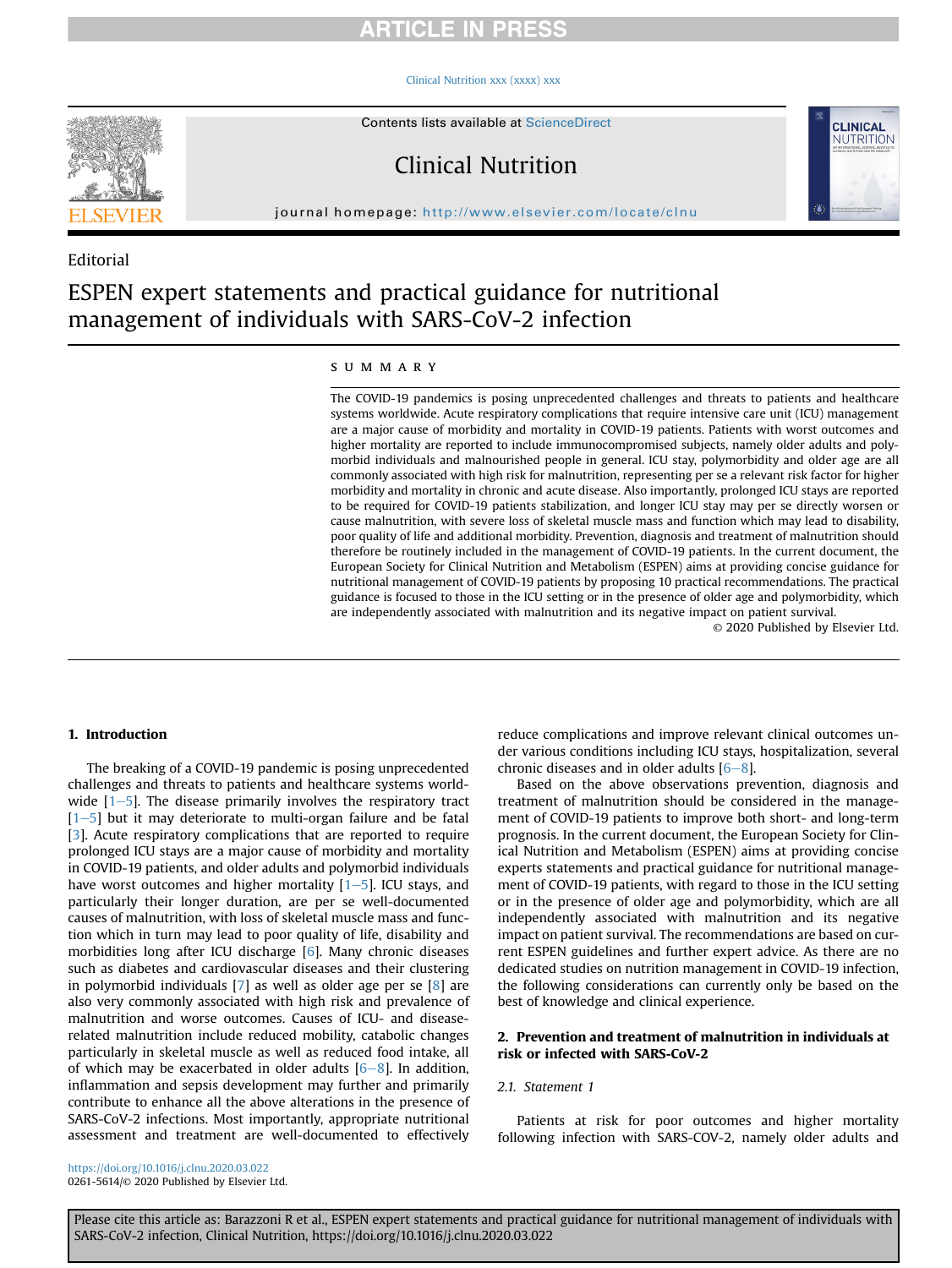2 Editorial / Clinical Nutrition xxx (xxxx) xxx

polymorbid individuals, should be checked for malnutrition through screening and assessment. The check should initially comprise the MUST criteria\* or, for hospitalized patients, the NRS-2002 criteria.

\*Must criteria: see [https://www.bapen.org.uk/screening-and](https://www.bapen.org.uk/screening-and-must/must-calculator)[must/must-calculator.](https://www.bapen.org.uk/screening-and-must/must-calculator)

## \*\*NRS-2002 criteria: [https://www.mdcalc.com/nutrition-risk](https://www.mdcalc.com/nutrition-risk-screening-2002-nrs-2002)[screening-2002-nrs-2002.](https://www.mdcalc.com/nutrition-risk-screening-2002-nrs-2002)

Identification of risk and presence of malnutrition should be an early step in general assessment of all patients, with regard to more at-risk categories including older adults and individuals suffering from chronic and acute disease conditions. Since malnutrition is defined not only by low body mass but also by inability to preserve healthy body composition and skeletal muscle mass, persons with obesity should be screened and investigated according to the same criteria.

Sets of criteria such as MUST or NRS-2002 have been long used and validated in general clinical practice or in specific disease settings or conditions for malnutrition risk screening. For further assessment of positive patients various tools have been used and are accepted in clinical practice. These include but not limited to the Subjective Global Assessment criteria, the Mini Nutritional Assessment criteria validated for geriatric patients, the NUTRIC score criteria for ICU patients [\[8](#page-6-4)[,9\]](#page-6-5). A recent document globally endorsed by clinical nutrition Societies worldwide has introduced the GLIM (Global Leadership Initiative on Malnutrition) criteria for malnutrition diagnosis [[10\]](#page-6-6). GLIM proposed a two-step approach for the malnutrition diagnosis, i.e., first screening to identify "at risk" status by the use of validated screening tools such as MUST or NRS-2002, and second, assessment for diagnosis and grading the severity of malnutrition ([Table 1](#page-1-0)). According to GLIM, diagnosis of malnutrition requires at least 1 phenotypic criterion and 1 etiologic criterion.

The above considerations appear to be fully applicable to patients at risk for severe SARS-CoV-2 infection or hospitalized for COVID-19 infection, since poor outcomes in COVID-19 are reported in patients that are most likely to present with malnutrition (such as older adults and comorbid individuals). Preserving nutritional status and preventing or treating malnutrition also importantly has the potential to reduce complications and negative outcomes in patients at nutritional risk who might incur in COVID-19 in the future. In particular, COVID-19 can be accompanied by nausea, vomiting and diarrhea impairing food intake and absorption [\[2](#page-6-7)], thus a good nutritional status is an advantage for people at risk for severe COVID-19. In a recent review about potential interventions for novel coronavirus based on the Chinese experience authors suggested that the nutritional status of each infected patient should be evaluated before the administration of general treatments [[11](#page-6-8)].

Looking at influenza infections, particular predictors of mortality could be identified by multivariate analysis such as type of virus (OR 7.1), malnutrition (OR 25.0), hospital-acquired infection (OR 12.2), respiratory insufficiency (OR 125.8) and pulmonary infiltrate on X-ray (OR 6.0) were identified as predictors [\[12\]](#page-6-9). It should be considered that also malnourished children are at increased risk for viral pneumonia and life-threatening outcome of infection. For example, it has been shown that pneumonia and malnutrition are highly predictive of mortality among children hospitalized with HIV infection [\[13](#page-6-10)].

### 2.2. Statement 2

Subjects with malnutrition should try to optimize their nutritional status, ideally by diet counseling from an experienced

#### <span id="page-1-0"></span>Table 1

Phenotypic and etiologic criteria for the diagnosis of malnutrition, adapted from [\[9](#page-6-5)].

| Phenotypic Criteria    |                                                                                                                                                                   | Etiologic Criteria                                     |                                                                                                                                                                   |  |
|------------------------|-------------------------------------------------------------------------------------------------------------------------------------------------------------------|--------------------------------------------------------|-------------------------------------------------------------------------------------------------------------------------------------------------------------------|--|
|                        | Weight loss $(\%)$ > 5% within past 6<br>months or $>10\%$<br>beyond 6 months                                                                                     | Reduced food<br>intake or<br>assimilation <sup>b</sup> | 50% of $ER > 1$ week.<br>or any reduction<br>for $>2$ weeks, or<br>any chronic GI<br>condition<br>that adversely<br>impacts food<br>assimilation<br>or absorption |  |
| index<br>(kg/m2)       | Low body mass $\langle 20 \rangle$ if $\langle 70 \rangle$ years, or<br>$<$ 22 if $>$ 70 years<br>Asia:<br>$<$ 18.5 if $<$ 70 years, or<br>$<$ 20 if $>$ 70 years | Inflammation <sup>c</sup>                              | Acute disease/<br>injured,<br>or chronic disease-<br>related                                                                                                      |  |
| Reduced<br>muscle mass | Reduced by validated<br>body composition<br>measuring techniques <sup>a</sup>                                                                                     |                                                        |                                                                                                                                                                   |  |

Abbreviations: GI, gastro-intestinal; ER, energy requirements.

<sup>1</sup> Muscle mass can be assessed best by dual-energy absorptiometry (DXA), bioelectrical impedance analysis (BIA), CT or MRI. Alternatively, standard anthropometric measures like mid-arm muscle or calf circumferences may be used (see <https://nutritionalassessment.mumc.nl/en/anthropometry>). Thresholds for reduced muscle mass need to be adapted to race (Asia). Functional assessments like handgrip strength may be considered as a supportive measure.

b Consider gastrointestinal symptoms as supportive indicators that can impair food intake or absorption e.g. dysphagia, nausea, vomiting, diarrhea, constipation or abdominal pain. Reduced assimilation of food/nutrients is associated with malabsorptive disorders like short bowel syndrome, pancreatic insufficiency and after bariatric surgery. It is also associated with disorders like esophageal strictures, gastroparesis, and intestinal pseudo-obstruction.

 $\epsilon$  Acute disease/injury-related: Severe inflammation is likely to be associated with major infection, burns, trauma or closed head injury. Chronic disease-related: Chronic or recurrent mild to moderate inflammation is likely to be associated with malignant disease, chronic obstructive pulmonary disease, congestive heart failure, chronic renal disease or any disease with chronic or recurrent Inflammation. Note that transient inflammation of a mild degree does not meet the threshold for this etiologic criterion. C-reactive protein may be used as a supportive laboratory measure.

professionals (registered dieticians, experienced nutritional scientists, clinical nutritionists and specialized physicians).

Retrospective analysis of data available on the 1918 influenza pandemic revealed that disease severity depended on viral and host factors. Among the host factors associated with variations in influenza morbidity and mortality age, cellular and humoral immune responses, genetics and nutrition played a role [\[11\]](#page-6-8). Malnutrition and famine were associated with high disease severity and was related to mortality also in the younger population. Undernutrition remains a problem for viral pandemics of the twenty-first century and beyond. Indeed, chronic malnutrition was thought to have contributed to the high morbidity and mortality seen in Guatemalan children during the 2009 influenza pandemic [\[12](#page-6-9)]. In a future virus pandemic, we might face a "double burden" of malnutrition, when both undernutrition and overnutrition will promote severity of disease. It is now well accepted that obesity increases one's risk of being hospitalized with, and dying from, an influenza virus infection, and that obesity inhibits both virus-specific  $CD8+T$ cell responses and antibody responses to the seasonal influenza vaccine [\[11\]](#page-6-8). The challenge for future virus pandemics is therefore not only to protect those affected by undernutrition, but also the growing number of people living with obesity [[11](#page-6-8)]. This is particularly important for the WHO European Region as in many European countries obesity and overweight affects  $30-70\%$  of the population [[14\]](#page-6-11). In a recent Japanese study, malnutrition and pneumonia were identified as the prognostic factors in influenza infection, which are amenable to medical intervention. Using Cox proportional hazards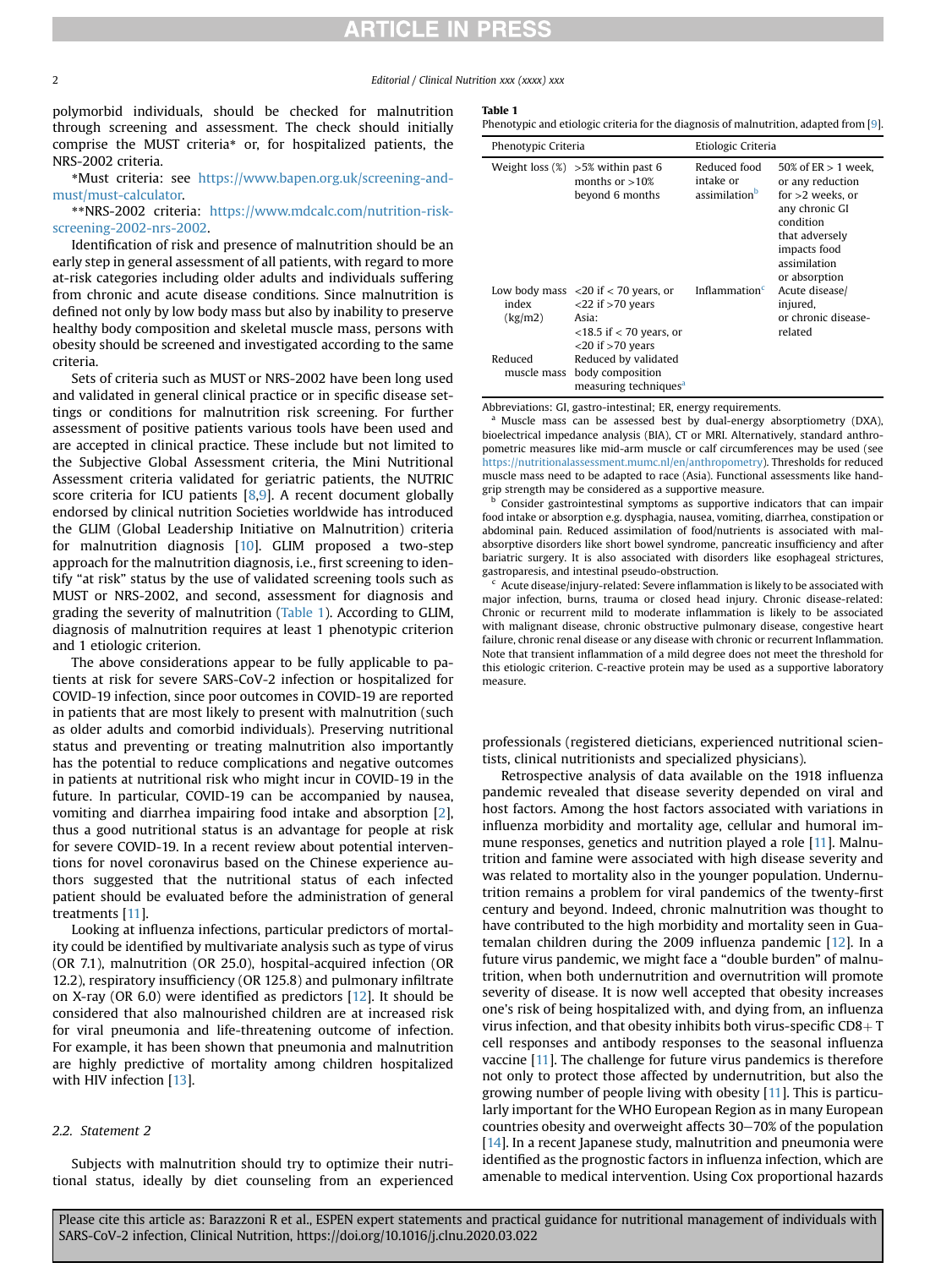modeling with prescribed independent variables, male sex, severity score, serum albumin levels, and pneumonia were associated with survival 30 days from the onset of influenza [[13\]](#page-6-10).

We provide suggestions based on various ESPEN Guidelines, with particular regard to those on polymorbid internal medicine patients [[7](#page-6-3)] and those on geriatrics [\[8](#page-6-4)]. We refer the reader to the full guidelines for specific recommendations in various specific conditions that could be encountered in association with COVID-19. The presence of at least two chronic diseases in the same individual can be defined as polymorbidity and is also characterized by high nutritional risk. Older adults are at higher risk due to combinations of higher prevalence of comorbidities, aging-associated changes in body composition with gradual loss of skeletal muscle mass and function (sarcopenia), additional factors including oral and chewing problems, psycho-social issues, cognitive impairment, low financial income. Obese individuals with chronic diseases and older age are at risk for reduced skeletal muscle mass and function and should therefore be fully included in the above recommendations. Dietary restrictions that may limit dietary intake should be avoided. For COVID-19 patients the counseling process could be performed using teleconference, telephone or other means when appropriate and possible, in order to minimize the risk of operator infection that could lead to infection of further patients and operators.

Energy needs can be assessed using indirect calorimetry if safely available with ensured sterility of the measurement system, or as alternatives by prediction equations or weight-based formulae such as:

- (1) 27 kcal per kg body weight and day; total energy expenditure for polymorbid patients aged >65 years (recommendation 4.2 in ref. [[7](#page-6-3)])
- (2) 30 kcal per kg body weight and day; total energy expenditure for severely underweight polymorbid patients (recommendation 4.3. in ref. [\[7](#page-6-3)])\*
- (3) 30 kcal per kg body weight and day; guiding value for energy intake in older persons, this value should be individually adjusted with regard to nutritional status, physical activity level, disease status and tolerance (recommendation 1 in ref. [\[8](#page-6-4)])

\*The target of 30 kcal/kg body weight in severely underweight patients should be cautiously and slowly achieved, as this is a population at high risk of refeeding syndrome.

Protein needs are usually estimated using formulae such as:

- (1) 1 g protein per kg body weight and day in older persons; the amount should be individually adjusted with regard to nutritional status, physical activity level, disease status and tolerance (recommendation 2 in ref. [[8\]](#page-6-4)).
- $(2) \geq 1$  g protein per kg body weight and day in polymorbid medical inpatients in order to prevent body weight loss, reduce the risk of complications and hospital readmission and improve functional outcome (Recommendation 5.1 in ref. [[7\]](#page-6-3)).

Fat and carbohydrate needs are adapted to the energy needs while considering an energy ratio from fat and carbohydrates between 30:70 (subjects with no respiratory deficiency) to 50:50 (ventilated patients, see below) percent.

## 2.3. Statement 3

Subjects with malnutrition should ensure sufficient supplementation with vitamins and minerals.

Part of the general nutritional approach for viral infections prevention is supplementation and/or adequate provision of vitamins to potentially reduce disease negative impact [[15\]](#page-6-12).

As potential examples, vitamin D deficiency has been associated with a number of different viral diseases including influenza  $[16-19]$  $[16-19]$  $[16-19]$  $[16-19]$ , human immunodeficiency virus (HIV)  $[20]$  and hepatitis C [[21\]](#page-6-15), while other studies questioned such a relation for influenza [\[22,](#page-6-16)[23](#page-6-17)]. The COVID-19 was first identified in Winter of 2019 and mostly affected middle-aged to older adults. Future investigations should confirm whether insufficient vitamin D status more specifically characterizes COVID-19 patients and is associated to their outcome. In support to this hypothesis, decreased vitamin D levels in calves have been reported to enhance risk for bovine coronavirus infection [\[24\]](#page-6-18).

As another example, vitamin A has been defined as "anti-infective" vitamin since many of the body's defenses against infection depend on its adequate supply. For example, vitamin A deficiency is involved in measles and diarrhea and measles can become severe in vitamin A-deficient children. In experimental models, the effect of infection with infectious bronchitis virus (IBV), a kind of coronaviruses, was more pronounced in chickens fed a diet marginally deficient in vitamin A than in those fed a diet adequate in vitamin A [[25](#page-6-19)]. In addition, it has been reported that vitamin A supplementation in humans reduced morbidity and mortality in different infectious diseases, such as measles, diarrheal disease, measlesrelated pneumonia, malaria and HIV/AIDS infection. To this regard, the COVID-19 pandemic has further raised the question of how the infection may impact people living with HIV/AIDS. Where the HIV/ AIDS is well managed with adequate treatment, the risk of complications of COVID-19 does not increase. However, in many parts of the world, people living with HIV/AIDS receive sub-optimal treatment and are more likely to have severe complications. There is evidence that ensuring food and nutrition security for all, but particularly for people living with HIV/AIDS will enhance their resistance to other infections by boosting their immunity [\[26\]](#page-6-20). Thus, healthy nutrition should be one of the main objectives to protect people living with HIV/AIDS from the potentially lethal consequences of COVID-19.

In general, low levels or intakes of micronutrients such as vitamins A, E, B6 and B12, Zn and Se have been associated with adverse clinical outcomes during viral infections [[27](#page-6-21)]. This notion has been confirmed in a recent review from Lei Zhang and Yunhui Liu [[15\]](#page-6-12) who proposed that besides vitamins A and D also B vitamins, vitamin C, omega-3 polyunsaturated fatty acids, as well as selenium, zinc and iron should be considered in the assessment of micronutrients in COVID-19 patients.

While it is important to prevent and treat micronutrient deficiencies, there is no established evidence that routine, empirical use of supraphysiologic or supratherapeutic amount of micronutrients may prevent or improve clinical outcomes of COVID-19. Based on the above combined considerations, we suggest that provision of daily allowances for vitamins and trace elements be ensured to malnourished patients at risk for or with COVID-19, aimed at maximizing general anti-infection nutritional defense.

#### 2.4. Statement 4

Patients in quarantine should continue regular physical activity while taking precautions.

Reducing infectious risk is achieved best by quarantine at home, which is heavily recommended presently for all people at risk of COVID-19 and also for those infected with a rather moderate disease course. However, prolonged home stay may lead to increased sedentary behaviors, such as spending excessive amounts of time sitting, reclining, or lying down for screening activities (playing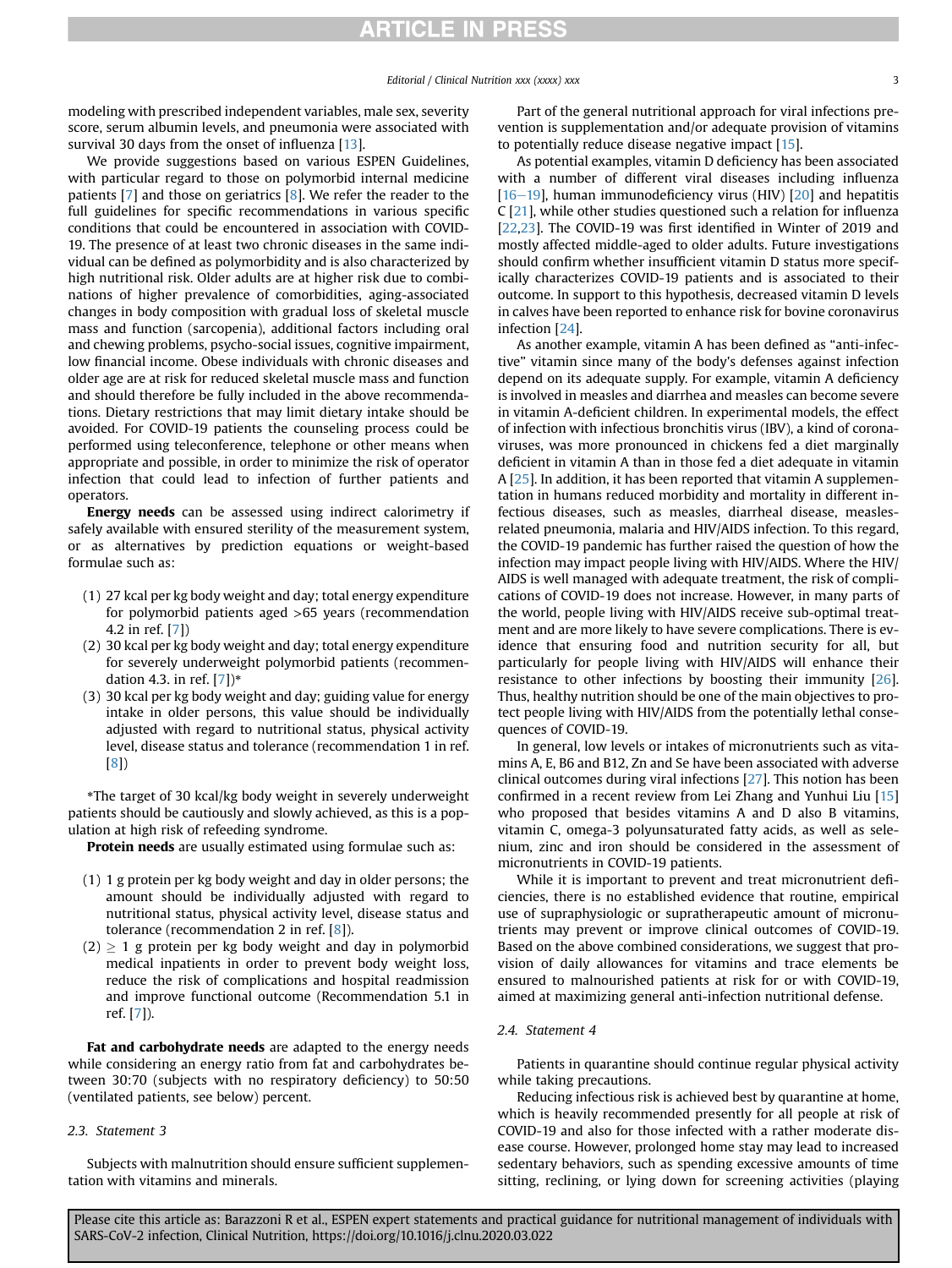Editorial / Clinical Nutrition xxx (xxxx) xxx

games, watching television, using mobile devices); reducing regular physical activity and hence lower energy expenditure. Thus quarantine can lead to an increased risk for and potential worsening of chronic health conditions, weight gain, loss of skeletal muscle mass and strength and possibly also loss of immune competence since several studies have reported positive impact of aerobic exercise activities on immune function. In a recent paper. Chen et al. [[28](#page-6-22)] conclude: "... there is a strong rationale for continuing physical activity at home to stay healthy and maintain immune system function in the current precarious environment. Exercise at home using various safe, simple, and easily implementable exercises is well suited to avoid the airborne coronavirus and maintain fitness levels. Such forms of exercise may include, but are not limited to, strengthening exercises, activities for balance and control, stretching exercises, or a combination of these. Examples of home exercises include walking in the house and to the store as necessary, lifting and carrying groceries, alternating leg lunges, stair climbing, stand-to-sit and sit-to-stand using a chair and from the floor, chair squats, and sit-ups and pushups. In addition, traditional Tai Ji Quan, Qigong exercises, and yoga should be considered since they require no equipment, little space, and can be practiced at any time. The use of eHealth and exercise videos, which focuses on encouraging and delivering physical activity through the Internet, mobile technologies, and television are other viable avenues for maintaining physical function and mental health during this critical period." Under particular precautions, even outdoor activities can be considered such as garden work (if a own garden is present), garden exercise (i.e. badminton), or walking/running in the forest (alone or in small family groups while maintaining a distance of 2 m minimum to others). Every day  $>$  30 min or every second day  $>$  1 h exercise is recommended to maintain fitness, mental health, muscle mass and thus energy expenditure and body composition.

#### 2.5. Statement 5

Oral nutritional supplements (ONS) should be used whenever possible to meet patient's needs, when dietary counseling and food fortification are not sufficient to increase dietary intake and reach nutritional goals, ONS shall provide at least 400 kcal/day including 30 g or more of protein/day and shall be continued for at least one month. Efficacy and expected benefit of ONS shall be assessed once a month.

We suggest that general guidance on prevention and treatment of malnutrition by using ONS is fully applicable to the context of COVID-19 infection (see also recommendations  $2.1-2.3$  in ref. 7 and recommendations 23, 26 and 27 in ref. 8). Individuals infected with SARS-Cov 2 outside of the ICU should therefore be treated to prevent or improve malnutrition. The oral route is always preferred when practicable. We refer to individual guidelines for optimization of calorie targets. Nutritional treatment should start early during hospitalization (within 24-48 h). Especially for older and polymorbid patients whose nutritional conditions may be already compromised, nutritional treatment and targets should be met gradually to prevent refeeding syndrome. ONS provide energy-dense alternatives to regular meals and may be specifically enriched to meet targets in terms of protein as well as micronutrients (vitamins and trace elements) whose daily estimated requirements should be regularly provided. When compliance is questioned, more frequent evaluation of treatment and potential indication to modify ONS could be needed (e.g. weekly). Nutritional treatment should continue after hospital discharge with ONS and individualized nutritional plans; this is particularly important since pre-existing nutritional risk factors continue to apply and acute disease and hospitalization are likely to worsen the risk or condition of malnutrition.

#### 2.6. Statement 6

In polymorbid medical inpatients and in older persons with reasonable prognosis, whose nutritional requirements cannot be met orally, enteral nutrition (EN) should be administered. Parenteral nutrition (PN) should be considered when EN is not indicated or unable to reach targets.

Enteral nutrition should be implemented when nutritional needs cannot be met by the oral route, e.g if oral intake is expected to be impossible for more than three days or expected to be below half of energy requirements for more than one week. In these cases, the use of EN may be superior to PN, because of a lower risk of infectious and non-infectious complications (see also recommendation 3.1 in ref. 7 and recommendation 29 in ref. 8). Monitoring for EN potential complications should be performed. There are no limitations to the use of enteral or parenteral nutrition based on patient age or diagnosis, in the presence of expectable benefit to improve nutritional status.

## 3. Nutritional management in ICU patients infected with SARS-CoV-2

We provide here recommendations based on the recent ESPEN guidelines on nutritional therapy in the ICU [[6\]](#page-6-2) and on the respiratory therapy stages guided by the patient's condition [\[4](#page-6-23)]. The nutritional consideration should consider the respiratory support allocated to the ICU patient as shown in [Table 2.](#page-4-0)

#### Pre intubation period

#### 3.1. Statement 7

In COVID-19 non-intubated ICU patients not reaching the energy target with an oral diet, oral nutritional supplements (ONS) should be considered first and then enteral nutrition treatment. If there are limitations for the enteral route it could be advised to prescribe peripheral parenteral nutrition in the population not reaching energy-protein target by oral or enteral nutrition.

NIV: In general, only a minority  $(25-45%)$  of patients admitted in the ICU for monitoring, NIV and post extubation observation are reported to be prescribed with oral nutrition as shown in the Nutrition Day ICU survey [[29](#page-6-24)]. Reeves et al. [\[30\]](#page-6-25) also reported energy-protein intake in ARDS patients treated with NIV to be inadequate. It should be pointed out that airway complications may occur with longer median non-invasive ventilation duration in NIV patients treated with enteral feeding [[31](#page-6-26)]. The recommendation to start enteral feeding could be impaired by the fact that placement of nasal gastric tube (NGT) for nutrition may result in 1) air leakage that may compromise the effectiveness of NIV; 2) stomach dilatation that may affect diaphragmatic function and affect NIV effectiveness [[32](#page-6-27)]. The above observations may account at least in part for highly inadequate implementation of enteral nutrition which may result in patient starvation especially in the first 48 h of ICU stay and higher risk of malnutrition and related complications [\[33\]](#page-6-28). Peripheral parenteral nutrition may be therefore considered under these conditions.

FNC and HFNC: Patients oxygenated through nasal cannula may be commonly deemed medically appropriate to resume oral alimentation [[34\]](#page-6-29). Few studies described the implementation of nutritional support when this technique is used. However limited evidence indicates that calorie and protein intake may remain low and inadequate to prevent or treat malnutrition in HFNC patients ([\[35](#page-6-30)], and own unpublished data). Overlooking administration of adequate calorie-protein may result in worsening of nutritional status with malnutrition and related complications. Adequate assessment of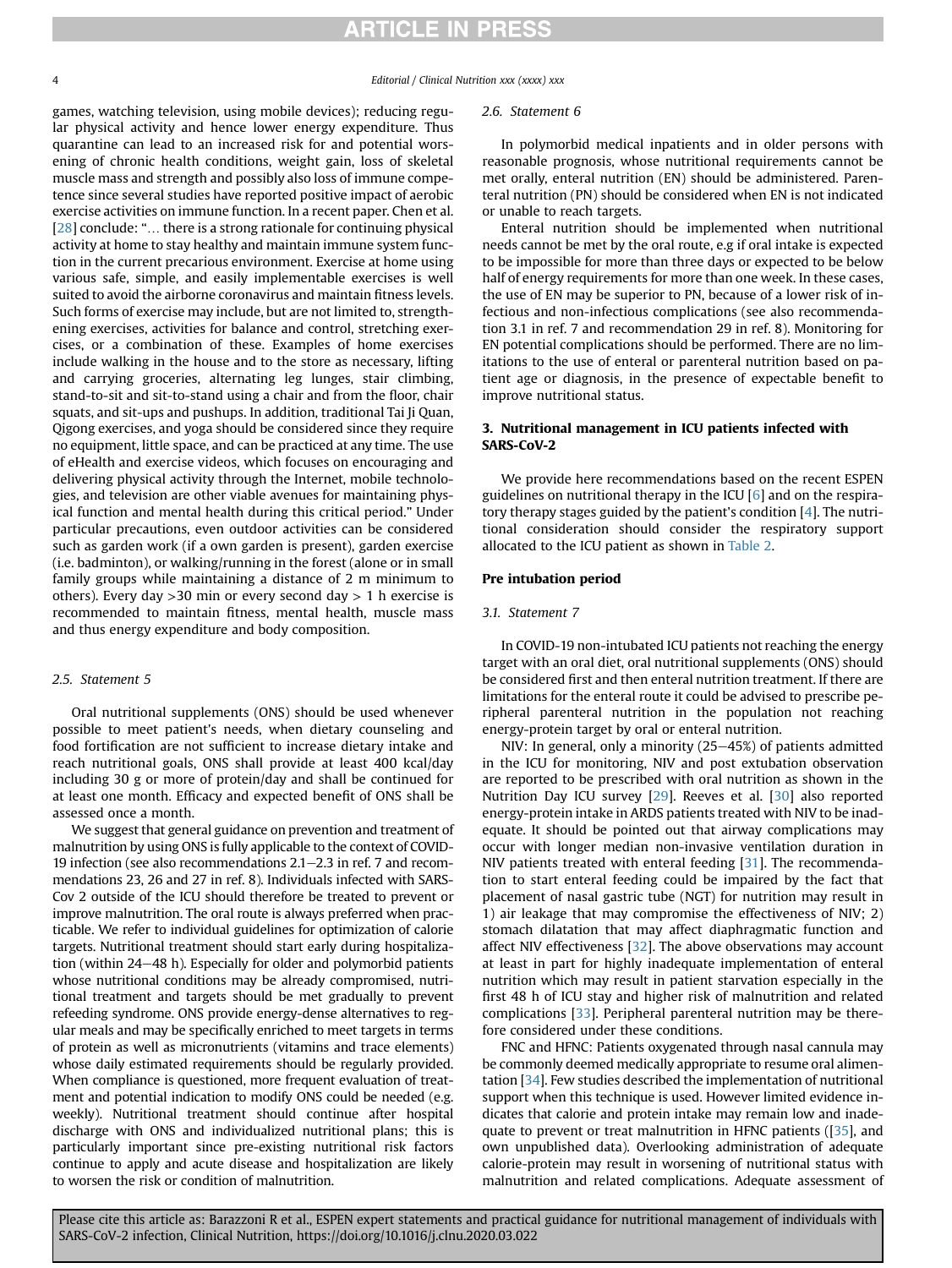#### Editorial / Clinical Nutrition xxx (xxxx) xxx  $\overline{\phantom{a}}$  5

<span id="page-4-0"></span>Table 2

| Nutritional support depending on the respiratory support allocated to the ICU patient. |
|----------------------------------------------------------------------------------------|
|----------------------------------------------------------------------------------------|

| Setting                                      | Ward                                                                                          | ICU<br>Day $1-2$                                                                                                                                | <b>ICU</b><br>Day $2-$                                   | Ward rehabilitation                                                                                                                               |
|----------------------------------------------|-----------------------------------------------------------------------------------------------|-------------------------------------------------------------------------------------------------------------------------------------------------|----------------------------------------------------------|---------------------------------------------------------------------------------------------------------------------------------------------------|
| Oxygen Therapy and<br>mechanical ventilation | No or consider O2 support<br>(High) Flow Nasal Cannula                                        | FNC followed by mechanical<br>ventilation                                                                                                       | Mechanical ventilation                                   | Possible extubation and transfer to<br>ward                                                                                                       |
| Organ Failure                                | Bilateral pneumonia,<br>thrombopenia                                                          | Deterioration of respiratory status;<br>ARDS:<br>possible shock                                                                                 | MOF possible                                             | Progressive recovery after<br>extubation                                                                                                          |
| Nutritional support                          | Screening for malnutrition; oral<br>feeding/ONS, enteral or<br>parenteral nutrition if needed | Define energy and protein target<br>In case of FNC or NIV, administer<br>energy/protein orally or enterally<br>and if not possible parenterally | Prefer early enteral feeding<br>Protein and mobilization | Assess dysphagia and use oral<br>nutrition if possible; if not: enteral<br>or parenteral nutrition<br>Increase protein intake and add<br>exercise |

According to the progression of the infection, a medical nutritional therapy is proposed in association with the respiratory support in the intensive care setting. Abbreviations: ICU, intensive care unit; FNC, flow nasal cannula; MV, mechanical ventilation; ARDS, acute respiratory distress syndrome; MOF, multiorgan failure; ONS, oral nutritional supplement.

nutrient intake is recommended with treatment with oral nutrition supplements or with enteral nutrition if oral route is insufficient.

### Ventilated period

When HFNC or NIV have been applied for more than two hours without successful oxygenation, it is recommended to intubate and ventilate the patient. The ESPEN recommendations [[6](#page-6-2)] are fully applicable with the same goal to prevent deterioration of nutritional status and malnutrition with related complications. In agreement with the ESPEN guidelines on nutrition in ICU [[6](#page-6-2)], we summarize suggestions for COVID-19 intubated and ventilated patients as follows:

### 3.2. Statement 8

In COVID-19 intubated and ventilated ICU patients enteral nutrition (EN) should be started through a nasogastric tube; post-pyloric feeding should be performed in patients with gastric intolerance after prokinetic treatment or in patients at high-risk for aspiration; the prone position per se does not represent a limitation or contraindication for EN.

Energy requirements: Patient energy expenditure (EE) should be determined to evaluate energy needs by using indirect calorimetry when available. Isocaloric nutrition rather than hypocaloric nutrition can then be progressively implemented after the early phase of acute illness. If calorimetry is not available,  $VO<sub>2</sub>$  (oxygen consumption) from pulmonary arterial catheter or  $VCO<sub>2</sub>$  (carbon dioxide production) derived from the ventilator will give a better evaluation on EE than predictive equations.

Energy administration: hypocaloric nutrition (not exceeding 70% of EE) should be administered in the early phase of acute illness with increments up to  $80-100\%$  after DAY 3. If predictive equations are used to estimate the energy need, hypocaloric nutrition (below 70% estimated needs) should be preferred over isocaloric nutrition for the first week of ICU stay due to reports of overestimation of energy needs.

Protein requirements: During critical illness, 1.3 g/kg protein equivalents per day can be delivered progressively. This target has been shown to improve survival mainly in frail patients. For persons with obesity, in the absence of body composition measurements 1.3 g/kg "adjusted body weight" protein equivalents per day is recommended. Adjusted body weight is calculated as ideal body weight  $+$  (actual body weight - ideal body weight) \* 0.33 [\[6](#page-6-2)]. Considering the importance of preserving skeletal muscle mass and function and the highly catabolic conditions related to disease and ICU stay, additional strategies may be considered to enhance skeletal muscle anabolism. In particular, controlled physical activity and mobilization may improve the beneficial effects of nutritional therapy.

### 3.3. Statement 9

In ICU patients who do not tolerate full dose enteral nutrition (EN) during the first week in the ICU, initiating parenteral nutrition (PN) should be weighed on a case-by-case basis. PN should not be started until all strategies to maximize EN tolerance have been attempted.

Limitations and precautions: Progression to full nutrition coverage should be performed cautiously in patients requiring mechanical ventilation and stabilization.

- Contraindications: EN should be delayed:
	- in the presence of uncontrolled shock and unmet hemodynamic and tissue perfusion goals;
	- in case of uncontrolled life-threatening hypoxemia, hypercapnia or acidosis,
- Precautions during the early stabilization period: low dose EN can be started:
	- as soon as shock is controlled with fluids and vasopressors OR inotropes, while remaining vigilant for signs of bowel ischemia;
	- in patients with stable hypoxemia, and compensated or permissive hypercapnia and acidosis;

General comments: When patients are stabilized and even in prone position, enteral feeding can be started ideally after measuring indirect calorimetry targeting energy supply to 30% of the measured energy expenditure. Energy administration will be increased progressively. During emergency times, the predictive equation recommending 20 kcal/kg/day could be used and energy increased to  $50-70%$  of the predictive energy at day 2 to reach 80-100% at day 4. The protein target of 1.3  $g/kg$  day should also be reached by day 3-5. Gastric tube is preferred but in case of large gastric residual volume (above 500 mL), duodenal tube should be inserted quickly. The use of enteral omega-3 fatty acids may improve oxygenation but strong evidence is missing. If intolerance to enteral nutrition is present, parenteral nutrition should be considered. Blood glucose should be maintained at target levels between 6 and 8 mmol/l, along with monitoring of blood triglycerides and electrolytes including phosphate, potassium and magnesium [\[6\]](#page-6-2).

#### Post-mechanical ventilation period and dysphagia

Patients no longer needing mechanical ventilation have high incidence of swallowing problems and consequent dysphagia which may strongly limit oral nutrient intake, even at a time of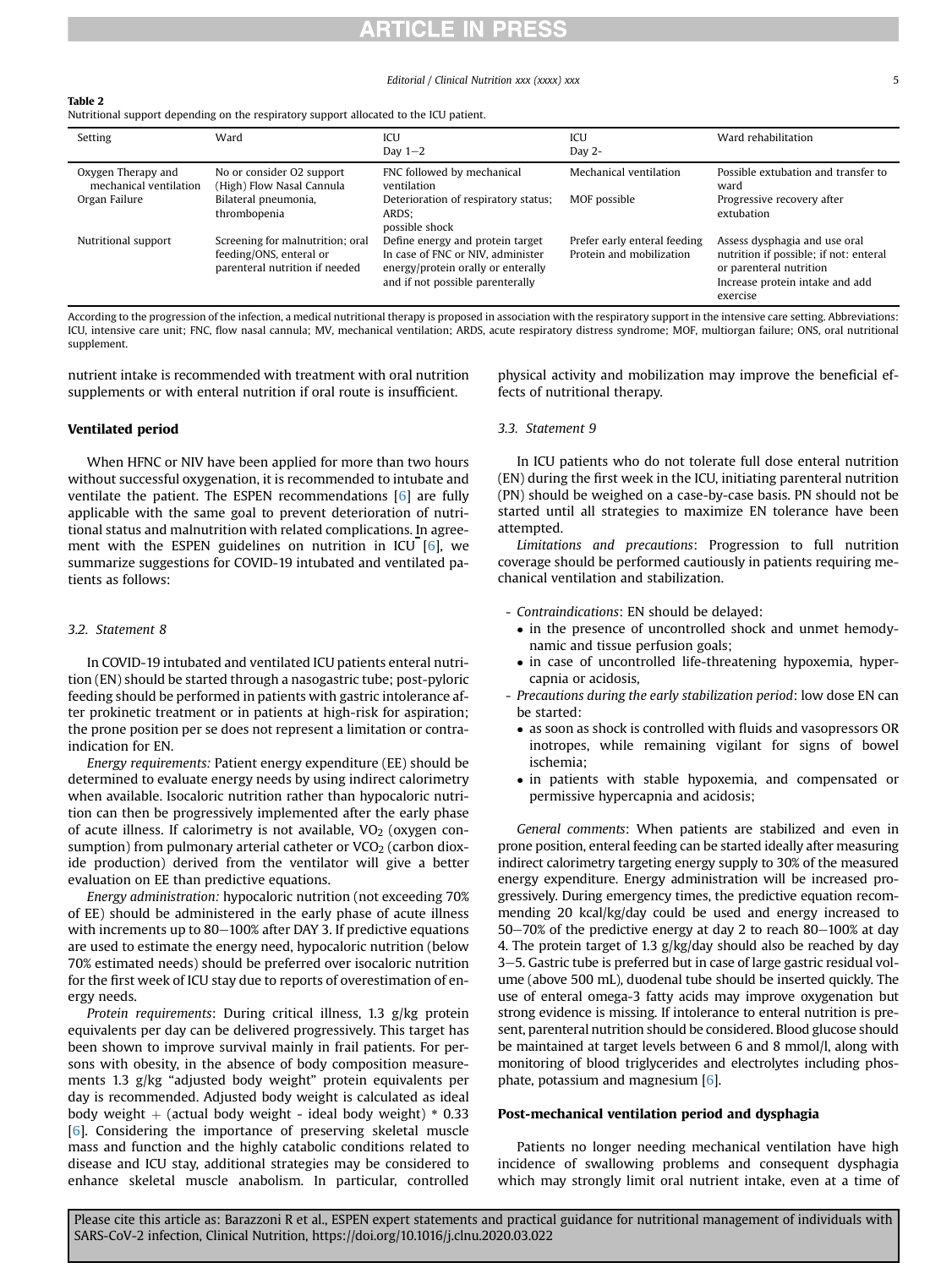6 Editorial / Clinical Nutrition xxx (xxxx) xxx

general improvement of clinical conditions. The following considerations therefore can be applied also to the COVID-19 patient population after extubation.

## 3.4. Statement 10

In ICU patients with dysphagia, texture-adapted food can be considered after extubation. If swallowing is proven unsafe, EN should be administered. In cases with a very high aspiration risk, postpyloric EN or, if not possible, temporary PN during swallowing training with removed nasoenteral tube can be performed.

The post-extubation swallowing disorder could be prolonged for to up to 21 days mainly in the elderly and after prolonged intubation [[36](#page-6-31)[,37](#page-7-0)], which makes this complication particularly relevant for COVID-19 patients. As much as 24% of older patients were reported to be feeding tube-dependent three weeks after extubation [[38](#page-7-1)]. The presence of severe post extubation dysphagia was associated with severe outcome including pneumonia, reintubation and hospital mortality. Recently, 29% of 446 ICU patients had prolonged postextubation swallowing disorder at discharge and some postextubation swallowing disorder has been shown 4 months after discharge [\[39\]](#page-7-2). Authors have recommended referring patients recognized to have swallowing issues for swallowing evaluation, in order to prevent oral nutrition complications [[40](#page-7-3)<sup>,</sup>[41\]](#page-7-4). Considering tracheostomy, most of the patients may be able to return to oral intake after this procedure although prolonged tracheal cannula may delay the start of adequate oral nutrient intake [[42](#page-7-5)]. Supplemental PN has not been extensively studied in this population but could be considered if energy protein targets are not reached.

#### ICU-acquired weakness (ICUAW)

The long-term prognosis of patients surviving intensive care is affected by physical, cognition and mental impairment that occur following ICU stay [\[43\]](#page-7-6). Loss of skeletal muscle mass and muscle function may be tremendous and a major problem in ICU survivors [[44](#page-7-7)]. This may particularly apply to older adults and comorbid patients that are more prone to present with pre-existing catabolic conditions and impaired skeletal muscle mass and function; in addition, these patient groups may be more presumably prone to develop more intense catabolic responses due to COVID-19 and to ICU conditions at large. Prolonged reported duration of ICU stay above two weeks for many COVID-19 patients is likely to further enhance muscle-catabolic conditions. Appropriate energy delivery avoiding overfeeding and adequate protein administration are critical to prevent this severe loss of muscle mass and function (see Statement 2 and related commentary). Although definitive guidance cannot be made on additional specific treatments potentially due to lack of high-quality studies, recent evidence seems to indicate potential positive impact of physical activity with supplemental amino acids or their metabolites [\[45](#page-7-8),[46](#page-7-9)].

#### 1: Check for Malnutrition

Patients at risk for worst outcomes and higher mortality following infection with SARS-COV-2, namely older adults and polymorbid individuals, should be checked using the MUST criteria or, for hospitalized patients, the NRS-2002 criteria.

<span id="page-5-0"></span>2: Optimization of the nutritional status Subjects with malnutrition should undergo diet counseling from an experienced professionals.

3: Supplementation with vitamins and minerals Subjects with malnutrition should ensure supplementation with vitamin A, vitamin D and other micronutrients.

#### 4: Regular physical activity

Patients in quarantine should continue regular physical activity while taking precautions.

5: Oral nutrition supplements (ONS)

ONS should be used whenever possible to meet patient's needs, when dietary counseling and food fortification are not sufficient to increase dietary intake and reach nutritional goals.

#### 6: Enteral nutrition (EN)

In patients, whose nutritional requirements cannot be met orally, EN should be administered. Parenteral nutrition (PN) should be considered when EN is not indicated or unsufficient.

## INDIVIDUALS AT RISK OR INFECTED WITH SARS-COV-2

7: Medical nutrition in non-intubated ICU patients If the energy target is not reached with an oral diet, ONS should be considered first and then EN treatment. If there are limitations for the enteral route it could be advised to prescribe peripheral PN in the population not reaching energyprotein target by oral or enteral nutrition.

8: Medical nutrition in intubated ICU patients I EN should be started through a nasogastric tube; post-pyloric feeding should be performed in patients with gastric intolerance after prokinetic treatment or in patients at highrisk for aspiration.

9: Medical nutrition in intubated ICU patients II In ICU patients who do not tolerate If full dose EN during the first week in the ICU ist not tolerated, initiating parenteral nutrition (PN) should be weighed on a case-by-case basis.

10: Nutrition in ICU patients with dysphagia Texture-adapted food can be considered after extubation. If swallowing is proven unsafe, EN should be administered.

## ICU PATIENTS INFECTED WITH SARS-COV-2

Fig. 1. Nutritional management in individuals at risk for severe COVID-19, in subjects suffering from COVID-19, and in COVID-19 ICU patients requiring ventilation. For details, see text.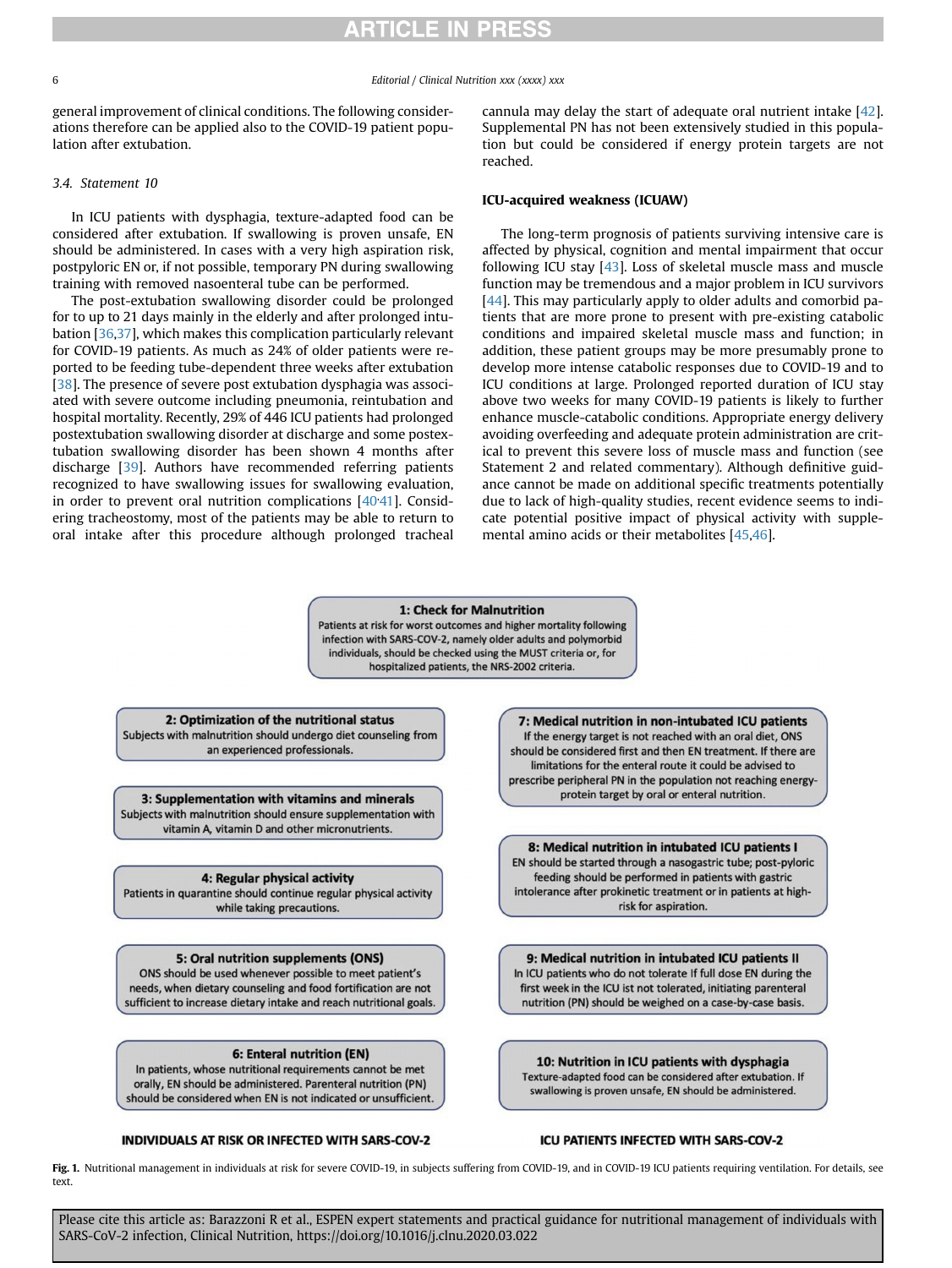Editorial / Clinical Nutrition xxx (xxxx) xxx

#### 4. Final considerations

Nutrition intervention and therapy needs to be considered as an integral part of the approach to patients victim of SARS-CoV-2 infection in the ICU setting, internal medicine ward setting as well as in general healthcare. Ten recommendations are proposed to manage nutritional care in COVID-19 patients [\(Fig. 1](#page-5-0)). At each step of the treatment, nutritional therapy should be part of patient care, with regard for older adult, frail and comorbid individuals. Optimal outcome can be improved implementing adherence to recommendations to ensure survival of this life-threatening disease as well as better and shorter recovery, particularly but not limited to the post-ICU period. A comprehensive approach associating nutrition to life-support measures has potential to improve outcomes particularly in the recovery phase.

While healthcare workers are busy providing personal protective equipment (PPE) for their staff and training on how to use them or increasing the number of ventilators, it is also important to train them on how to address the nutritional aspects of these patients. We suggest stakeholders such as WHO, Ministry of Health, Nutritionists, Public Health experts develop a mechanism to share this knowledge with relevant healthcare workers. Also hospital procurement officers and others could consider these nutritional requirements as essential needs in resource allocation process. Patients with malnutrition are more likely to be from lower socioeconomic groups and addressing malnutrition is an essential step in leaving no one behind in this fight against the COVID 10 pandemic.

#### Conflict of Interest

The authors declare that they have no competing interests for the content of this paper. Authors alone are responsible for the views expressed in this article and they do not necessarily represent the views, decisions, or policies of the World Health Organization.

#### References

- <span id="page-6-0"></span>[1] [Zhu N, Zhang D, Wang W, Li X, Yang B, Song J, et al. A novel coronavirus from](http://refhub.elsevier.com/S0261-5614(20)30140-0/sref1) [patients with pneumonia in China, 2019. N Engl J Med 2020;382:727](http://refhub.elsevier.com/S0261-5614(20)30140-0/sref1)-[33.](http://refhub.elsevier.com/S0261-5614(20)30140-0/sref1)
- <span id="page-6-7"></span>[Chen N, Zhou M, Dong X, Qu J, Gong F, Han Y, et al. Epidemiological and clin](http://refhub.elsevier.com/S0261-5614(20)30140-0/sref2)[ical characteristics of 99 cases of 2019 novel coronavirus pneumonia in](http://refhub.elsevier.com/S0261-5614(20)30140-0/sref2) [Wuhan, China: a descriptive study. Lancet 2020;395:507](http://refhub.elsevier.com/S0261-5614(20)30140-0/sref2)-[13.](http://refhub.elsevier.com/S0261-5614(20)30140-0/sref2)
- <span id="page-6-1"></span>[3] [Huang C, Wang Y, Li X, Ren L, Zhao J, Hu Y, et al. Clinical features of patients](http://refhub.elsevier.com/S0261-5614(20)30140-0/sref3) [infected with 2019 novel coronavirus in Wuhan, China. Lancet 2020;395:](http://refhub.elsevier.com/S0261-5614(20)30140-0/sref3) [497](http://refhub.elsevier.com/S0261-5614(20)30140-0/sref3)-[500](http://refhub.elsevier.com/S0261-5614(20)30140-0/sref3)
- <span id="page-6-23"></span>[4] Bouadma L, Lescure FX, Lucet JC, Yazdanpanah Y, Timsit JF. Severe SARS-CoV-2 infections: practical considerations and management strategy for intensivists. Intensive Care Med 2020 Feb 26. [https://doi.org/10.1007/s00134-020-05967](https://doi.org/10.1007/s00134-020-05967-x) [x](https://doi.org/10.1007/s00134-020-05967-x) [Epub ahead of print].
- [5] Zhou F, Yu T, Du R, Fan G, Liu Y, Liu Z, et al. Clinical course and risk factors for mortality of adult inpatients with COVID-19 in Wuhan, China: a retrospective cohort study. Lancet 2020 Mar 11. [https://doi.org/10.1016/S0140-6736\(20\)](https://doi.org/10.1016/S0140-6736(20)30566-3) [30566-3](https://doi.org/10.1016/S0140-6736(20)30566-3) [Epub ahead of print].
- <span id="page-6-2"></span>[6] [Singer P, Blaser AR, Berger MM, Alhazzani W, Calder PC, Casaer MP, et al.](http://refhub.elsevier.com/S0261-5614(20)30140-0/sref6) [ESPEN guideline on clinical nutrition in the intensive care unit. Clin Nutr](http://refhub.elsevier.com/S0261-5614(20)30140-0/sref6) [2019;38:48](http://refhub.elsevier.com/S0261-5614(20)30140-0/sref6)-[79.](http://refhub.elsevier.com/S0261-5614(20)30140-0/sref6)
- <span id="page-6-3"></span>[7] [Gomes F, Schuetz P, Bounoure L, Austin P, Ballesteros-Pomar M, Cederholm T,](http://refhub.elsevier.com/S0261-5614(20)30140-0/sref7) [et al. ESPEN guideline on nutritional support for polymorbid internal medicine](http://refhub.elsevier.com/S0261-5614(20)30140-0/sref7) [patients. Clin Nutr 2018;37:336](http://refhub.elsevier.com/S0261-5614(20)30140-0/sref7)-[53.](http://refhub.elsevier.com/S0261-5614(20)30140-0/sref7)
- <span id="page-6-4"></span>[Volkert D, Beck AM, Cederholm T, Cruz-Jentoft A, Goisser S, Hooper L, et al.](http://refhub.elsevier.com/S0261-5614(20)30140-0/sref8) [ESPEN guideline on clinical nutrition and hydration in geriatrics. Clin Nutr](http://refhub.elsevier.com/S0261-5614(20)30140-0/sref8) [2019;38:10](http://refhub.elsevier.com/S0261-5614(20)30140-0/sref8)-[47.](http://refhub.elsevier.com/S0261-5614(20)30140-0/sref8)
- <span id="page-6-5"></span>[9] [Cederholm T, Barazzoni R, Austin P, Ballmer P, Biolo G, Bischoff SC, et al. ESPEN](http://refhub.elsevier.com/S0261-5614(20)30140-0/sref9) guidelines on defi[nitions and terminology of clinical nutrition. Clin Nutr](http://refhub.elsevier.com/S0261-5614(20)30140-0/sref9) [2017;36:49](http://refhub.elsevier.com/S0261-5614(20)30140-0/sref9)-[64.](http://refhub.elsevier.com/S0261-5614(20)30140-0/sref9)
- <span id="page-6-6"></span>[10] [Cederholm T, Jensen GL, Correia MITD, Gonzalez MC, Fukushima R,](http://refhub.elsevier.com/S0261-5614(20)30140-0/sref10) [Higashiguchi T, et al., GLIM Core Leadership Committee, GLIM Working](http://refhub.elsevier.com/S0261-5614(20)30140-0/sref10) [Group. GLIM criteria for the diagnosis of malnutrition - a consensus report](http://refhub.elsevier.com/S0261-5614(20)30140-0/sref10) [from the global clinical nutrition community. Clin Nutr 2019;38:1](http://refhub.elsevier.com/S0261-5614(20)30140-0/sref10)-[9.](http://refhub.elsevier.com/S0261-5614(20)30140-0/sref10)
- <span id="page-6-8"></span>[11] [Short KR, Kedzierska K, van de Sandt CE. Back to the future: lessons learned](http://refhub.elsevier.com/S0261-5614(20)30140-0/sref11) from the 1918 infl[uenza pandemic. Front Cell Infect Microbiol 2018 Oct 8;8:](http://refhub.elsevier.com/S0261-5614(20)30140-0/sref11) [343](http://refhub.elsevier.com/S0261-5614(20)30140-0/sref11).
- <span id="page-6-9"></span>[12] [Reyes L, Arvelo W, Estevez A, Gray J, Moir JC, Gordillo B, et al. Population](http://refhub.elsevier.com/S0261-5614(20)30140-0/sref12)[based surveillance for 2009 pandemic in](http://refhub.elsevier.com/S0261-5614(20)30140-0/sref12)fluenza A (H1N1) virus in Guatemala, 2009. Influenza Other Respir. Viruses  $2010;4;129-40$  $2010;4;129-40$ .
- <span id="page-6-10"></span>[13] [Maruyama T, Fujisawa T, Suga S, Nakamura H, Nagao M, Taniguchi K, et al.](http://refhub.elsevier.com/S0261-5614(20)30140-0/sref13) [Outcomes and prognostic features of patients with in](http://refhub.elsevier.com/S0261-5614(20)30140-0/sref13)fluenza requiring hospi[talization and receiving early antiviral therapy: a prospective multicenter](http://refhub.elsevier.com/S0261-5614(20)30140-0/sref13)  $\frac{1}{2}$ [cohort study. Chest 2016;149:526](http://refhub.elsevier.com/S0261-5614(20)30140-0/sref13)-[34](http://refhub.elsevier.com/S0261-5614(20)30140-0/sref13).
- <span id="page-6-11"></span>[14] World Health Organization. Regional Office for Europe, data and statistics on obesity. [http://www.euro.who.int/en/health-topics/noncommunicable](http://www.euro.who.int/en/health-topics/noncommunicable-diseases/obesity/data-and-statistics)[diseases/obesity/data-and-statistics](http://www.euro.who.int/en/health-topics/noncommunicable-diseases/obesity/data-and-statistics); 2020.
- <span id="page-6-12"></span>[15] [Zhang L, Liu Y. Potential interventions for novel coronavirus in China: a sys](http://refhub.elsevier.com/S0261-5614(20)30140-0/sref15)tematic review. I Med Virol  $2020:92:479-90$  $2020:92:479-90$ .
- <span id="page-6-13"></span>[16] [Papadimitriou-Olivgeris M, Gkikopoulos N, W](http://refhub.elsevier.com/S0261-5614(20)30140-0/sref16)√°[st M, Ballif A, Simonin V,](http://refhub.elsevier.com/S0261-5614(20)30140-0/sref16) [Maulini M, et al. Predictors of mortality of in](http://refhub.elsevier.com/S0261-5614(20)30140-0/sref16)fluenza virus infections in a Swiss Hospital during four infl[uenza seasons: role of quick sequential organ failure](http://refhub.elsevier.com/S0261-5614(20)30140-0/sref16)
- [assessment. Eur J Intern Med 2019 Dec 31;\(19\):30460](http://refhub.elsevier.com/S0261-5614(20)30140-0/sref16)–[1](http://refhub.elsevier.com/S0261-5614(20)30140-0/sref16).<br>[17] [Cannell JJ, Vieth R, Umhau JC, Holick MF, Grant WB, Madronich S, et al.](http://refhub.elsevier.com/S0261-5614(20)30140-0/sref17) Epidemic influenza and vitamin D. Epidemiol Infect  $2006:134:1129-40$ .
- [18] [Mascitelli L, Grant WB, Goldstein MR. Obesity, in](http://refhub.elsevier.com/S0261-5614(20)30140-0/sref18)fluenza virus infection, and [hypovitaminosis D. J Infect Dis 2012;206:1481](http://refhub.elsevier.com/S0261-5614(20)30140-0/sref18)-[2.](http://refhub.elsevier.com/S0261-5614(20)30140-0/sref18)
- [19] Goncalves-Mendes N, Talvas J, Dual√© [C, Guttmann A, Corbin V, Marceau G,](http://refhub.elsevier.com/S0261-5614(20)30140-0/sref19) [et al. Impact of vitamin D supplementation on in](http://refhub.elsevier.com/S0261-5614(20)30140-0/sref19)fluenza vaccine response and immune functions in defi[cient elderly persons: a randomized placebo](http://refhub.elsevier.com/S0261-5614(20)30140-0/sref19)[controlled trial. Front Immunol 2019;10:65](http://refhub.elsevier.com/S0261-5614(20)30140-0/sref19).
- <span id="page-6-14"></span>[20] [Preidis GA, McCollum ED, Mwansambo C, Kazembe PN, Schutze GE,](http://refhub.elsevier.com/S0261-5614(20)30140-0/sref20) [Kline MW. Pneumonia and malnutrition are highly predictive of mortality](http://refhub.elsevier.com/S0261-5614(20)30140-0/sref20) [among African children hospitalized with human immunode](http://refhub.elsevier.com/S0261-5614(20)30140-0/sref20)ficiency virus [infection or exposure in the era of antiretroviral therapy. J Pediatr](http://refhub.elsevier.com/S0261-5614(20)30140-0/sref20) 2011:15[9](http://refhub.elsevier.com/S0261-5614(20)30140-0/sref20):484-9.
- <span id="page-6-15"></span>[21] [Villar LM, Del Campo JA, Ranchal I, Lampe E, Romero-Gomez M. Association](http://refhub.elsevier.com/S0261-5614(20)30140-0/sref21) [between vitamin D and hepatitis C virus infection: a meta-analysis. World J](http://refhub.elsevier.com/S0261-5614(20)30140-0/sref21) [Gastroenterol 2013;19:5917](http://refhub.elsevier.com/S0261-5614(20)30140-0/sref21)-[24.](http://refhub.elsevier.com/S0261-5614(20)30140-0/sref21)
- <span id="page-6-16"></span>[22] [Nanri A, Nakamoto K, Sakamoto N, Imai T, Akter S, Nonaka D, et al. Association](http://refhub.elsevier.com/S0261-5614(20)30140-0/sref22) [of serum 25-hydroxyvitamin D with in](http://refhub.elsevier.com/S0261-5614(20)30140-0/sref22)fluenza in case-control study nested in [a cohort of Japanese employees. Clin Nutr 2017;36:1288](http://refhub.elsevier.com/S0261-5614(20)30140-0/sref22)-[93](http://refhub.elsevier.com/S0261-5614(20)30140-0/sref22).
- <span id="page-6-17"></span>[23] Lee MD, Lin CH, Lei WT, Chang HY, Lee HC, Yeung CY, et al. Does vitamin D deficiency affect the immunogenic responses to influenza vaccination? A systematic review and meta-analysis. Nutrients 2018;10:409. [https://doi.org/](https://doi.org/10.3390/nu10040409) [10.3390/nu10040409.](https://doi.org/10.3390/nu10040409)
- <span id="page-6-18"></span>[24] Nonnecke BJ, McGill JL, Ridpath JF, Sacco RE, Lippolis JD, Reinhardt TA. Acute phase response elicited by experimental bovine diarrhea virus (BVDV) infection is associated with decreased vitamin D and E status of vitamin-replete preruminant calves. J Dairy Sci 2014;97:5566-5579. [https://doi.org/10.3168/](https://doi.org/10.3168/jds.2014-8293) [jds.2014-8293](https://doi.org/10.3168/jds.2014-8293).
- <span id="page-6-19"></span>[25] [West CE, Sijtsma SR, Kouwenhoven B, Rombout JH, van der Zijpp AJ. Epithelia](http://refhub.elsevier.com/S0261-5614(20)30140-0/sref25)[damaging virus infections affect vitamin A status in chickens. J Nutr 1992;122:](http://refhub.elsevier.com/S0261-5614(20)30140-0/sref25) [333-339](http://refhub.elsevier.com/S0261-5614(20)30140-0/sref25).
- <span id="page-6-20"></span>[26] [Somarriba G, Neri D, Schaefer N, Miller TL. The effect of aging, nutrition, and](http://refhub.elsevier.com/S0261-5614(20)30140-0/sref56) [exercise during HIV infection. HIV AIDS \(Auckl\) 2010;2:191](http://refhub.elsevier.com/S0261-5614(20)30140-0/sref56)-[201](http://refhub.elsevier.com/S0261-5614(20)30140-0/sref56).
- <span id="page-6-21"></span>[27] [Semba RD, Tang AM. Micronutrients and the pathogenesis of human immuno](http://refhub.elsevier.com/S0261-5614(20)30140-0/sref26)defi[ciency virus infection. Br J Nutr 1999;81:181](http://refhub.elsevier.com/S0261-5614(20)30140-0/sref26)-[9.](http://refhub.elsevier.com/S0261-5614(20)30140-0/sref26)
- <span id="page-6-22"></span>[28] [Chen P, Mao L, Nassis GP, Harmer P, Ainsworth BE, Li F. Coronavirus disease](http://refhub.elsevier.com/S0261-5614(20)30140-0/sref27) [\(COVID-19\): the need to maintain regular physical activity while taking pre](http://refhub.elsevier.com/S0261-5614(20)30140-0/sref27)[cautions. J Sport Health Sci 2020;9:103](http://refhub.elsevier.com/S0261-5614(20)30140-0/sref27)-[4](http://refhub.elsevier.com/S0261-5614(20)30140-0/sref27).
- <span id="page-6-24"></span>[29] [Bendavid I, Singer P, Theilla M, Themessi-Huber M, Sulz I, Mouhieddine M,](http://refhub.elsevier.com/S0261-5614(20)30140-0/sref29) [et al. Nutrition Day ICU: a 7 year worldwide prevalence study of nutrition](http://refhub.elsevier.com/S0261-5614(20)30140-0/sref29) [practice in intensive care. Clin Nutr 2017;36:1122](http://refhub.elsevier.com/S0261-5614(20)30140-0/sref29)-[9.](http://refhub.elsevier.com/S0261-5614(20)30140-0/sref29)
- <span id="page-6-25"></span>[30] [Reeves A, White H, Sosnowski K, Tran K, Jones M, Palmer M. Energy and pro](http://refhub.elsevier.com/S0261-5614(20)30140-0/sref46)[tein intakes of hospitalized patients with acute respiratory failure receiving](http://refhub.elsevier.com/S0261-5614(20)30140-0/sref46) [non-invasive ventilation. Clin Nutr 2014;33:1068](http://refhub.elsevier.com/S0261-5614(20)30140-0/sref46)-[73.](http://refhub.elsevier.com/S0261-5614(20)30140-0/sref46)
- <span id="page-6-26"></span>[31] [Kogo M, Nagata K, Morimoto T, Ito J, Sato Y, Teraoka S, et al. Enteral](http://refhub.elsevier.com/S0261-5614(20)30140-0/sref30) [nutrition is a risk factor for airway complications in subjects undergoing](http://refhub.elsevier.com/S0261-5614(20)30140-0/sref30) [noninvasive ventilation for acute respiratory failure. Respir Care 2017;62:](http://refhub.elsevier.com/S0261-5614(20)30140-0/sref30)  $459 - 67$  $459 - 67$  $459 - 67$ .
- <span id="page-6-27"></span>[32] [Leder SB, Siner JM, Bizzaro MJ, McGinley BM, Lefton-Greif MA. Oral alimenta](http://refhub.elsevier.com/S0261-5614(20)30140-0/sref31)[tion in neonatal and adult populations requiring high-](http://refhub.elsevier.com/S0261-5614(20)30140-0/sref31)flow oxygen via nasal [cannula. Dysphagia 2016;31:154](http://refhub.elsevier.com/S0261-5614(20)30140-0/sref31)-[9](http://refhub.elsevier.com/S0261-5614(20)30140-0/sref31).
- <span id="page-6-28"></span>[33] Terzi N, Darmon M, Reignier J, Ruckly S, Garrouste-Orgeas M, Lautrette A, et al. OUTCOMEREA study group. Initial nutritional management during noninvasive ventilation and outcomes: a retrospective cohort study. Crit Care 2017;21:293. [https://doi.org/10.1186/s13054-017-1867-y.](https://doi.org/10.1186/s13054-017-1867-y)
- <span id="page-6-29"></span>[34] [Frat JP, Thille AW, Mercat A, Girault C, Ragot S, Perbet S, et al., FLORALI Study](http://refhub.elsevier.com/S0261-5614(20)30140-0/sref33) Group; REVA Network. High-fl[ow oxygen through nasal cannula in acute hyp](http://refhub.elsevier.com/S0261-5614(20)30140-0/sref33)[oxemic respiratory failure. N Engl J Med 2015;372:2185](http://refhub.elsevier.com/S0261-5614(20)30140-0/sref33)-[96](http://refhub.elsevier.com/S0261-5614(20)30140-0/sref33).
- <span id="page-6-30"></span>[35] [Singer P, Rattanachaiwong S. To eat or to breathe? The answer is both!](http://refhub.elsevier.com/S0261-5614(20)30140-0/sref34)<br>Nutritional management during noninvasive ventilation. Crit Care Nutritional management during noninvasive ventilation. [2018;6:22.](http://refhub.elsevier.com/S0261-5614(20)30140-0/sref34)
- <span id="page-6-31"></span>[36] [Peterson SJ, Tsai AA, Scala CM, Sowa DC, Sheean PM, Braunschweig CL. Ade](http://refhub.elsevier.com/S0261-5614(20)30140-0/sref35)[quacy of oral intake in critically ill patients 1 week after extubation. J Am](http://refhub.elsevier.com/S0261-5614(20)30140-0/sref35) [Diet Assoc 2010;110:427e33](http://refhub.elsevier.com/S0261-5614(20)30140-0/sref35).